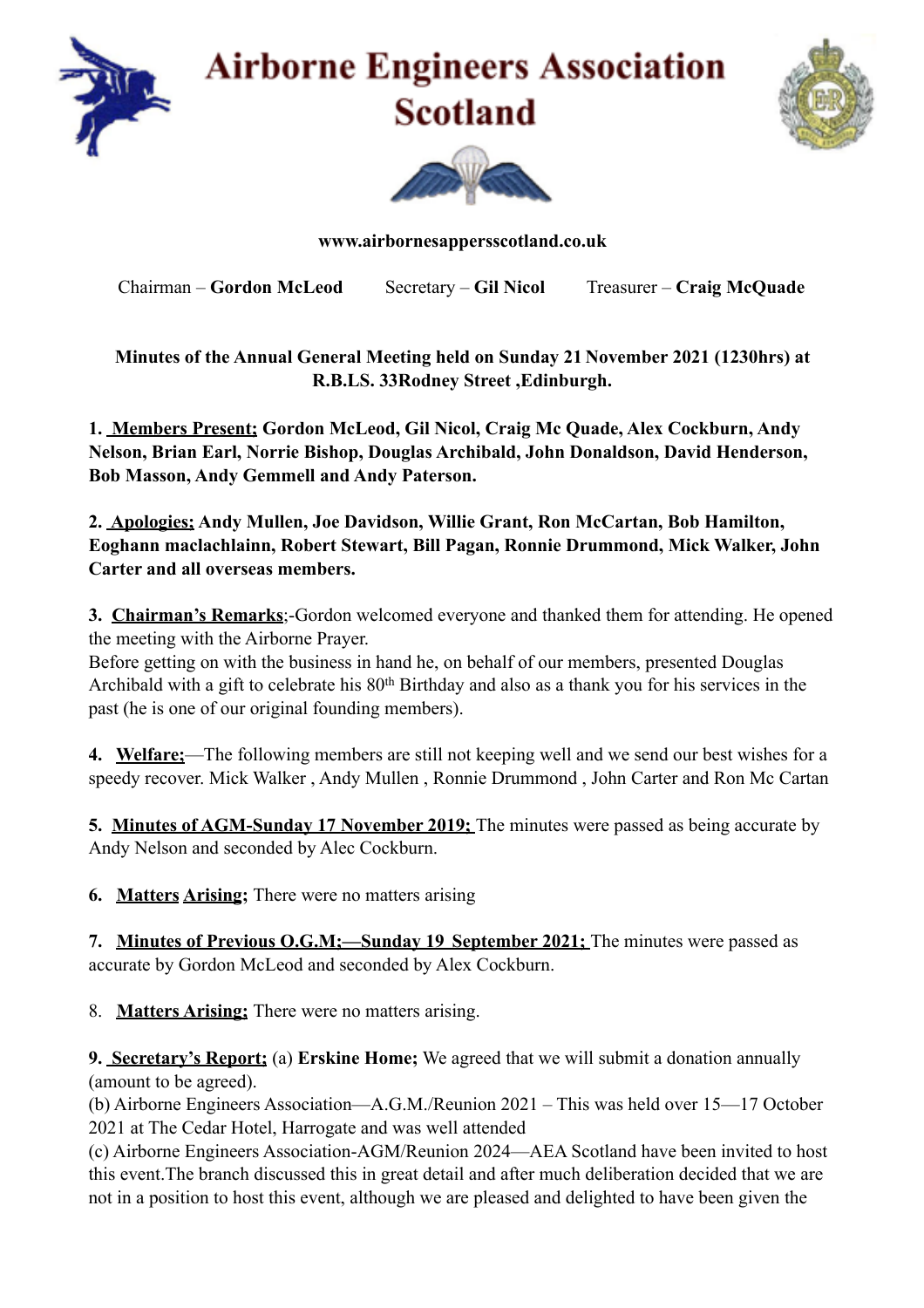opportunity. Details describing our reasons have been forwarded to the AEA President and AEA Chairman respectively.

(d) The Journal---Members are reminded that their last paper copy will be issued in December 2021 and any standing orders that are not cancelled will be paid into the AEA General Fund as a donation Dave Rutter has issued details regarding the new format of The Journal which have been forwarded to all members.

(e )131—75th Anniversary----Olaf Dudley has invited any member who wishes to attend an all ranks reunion to celebrate the 75th Anniversary of 131's foundation on April 1947. This event will take place at 131 Commando Squadron , Lonergan Lines ,Kingsbury on Saturday 23 April 2022 and gates will open at 1300hrs.Parking and accommodation will be available to those who wish to overnight at Kingsbury before departing the following day .There will be displays, entertainment, the PRI Shop, good food and drink—with much more.

Further information will be issued Mid December 2021.We hope you are able to attend and celebrate our Airborne and Commando Sapper heritage, to renew bonds of friendship and make new ones. Yours—Olaf Dudley (O.C.,131 Cdo.Sqn.)

(f) John Humphreys—OBE,  $DL-100<sup>th</sup> Birthday$  Celebrations

There will be a celebration of John's birthday on 14 January at The Royal Hospital Chelsea and Steve Wallis has asked if any member wishes to attend this event, please confirm to him if so inclined

John Humphreys is the last man standing from those who fought with 1 Para Sqn RE at Arnhem Bridge. He also went on to achieve the rank of Lt Col (QM) which very few achieved in his era Unfortunately none of our members are able to attend. However we pass on our best wishes and thanks for all he has done.

**10 Treasurer's Report;** Craig McQuade presented a very clear and defined financial report stating we are in a healthy financial position. He thanked all who submitted donations. This Financial Report was passed as accurate by Brian Earl and seconded by Andy Gemmell. Annual dues will be paid after this meeting.Details of Annual Subs and payment methods will be discussed further on in Section 12.00.

The members thanked him for his detailed report.

1**1. Webmaster's Report;** John Donaldson informed us that various organisation are approaching him with a view to take over the running and presentation of our website, at a substantial cost. It was agreed that John will continue to monitor and update our website .We are still receiving "hits" from visitors.

12. Future Meetings; All future meetings will be held on the 3<sup>rd</sup> Sunday of the month, on alternate months, commencing Sunday 16 January 2022. Meetings will commence at 1300hrs except for our AGM which will commence at 1230hrs.We will meet in the downstairs small lounge at R.B.L.S. 33 Rodney Street, Edinburgh EH7 4OQ.

**13. Election of Office Bearers;** Chairman—Gordon McLeod—Proposed by Andy Paterson and Seconded by Brian Earl---Approved Unanimously.

Secretary – Gil Nicol—Proposed by Andy Paterson and Seconded by Andy Gemmell—Approved Unanimously.

Treasurer—Craig McQuade—Proposed by David Henderson and Seconded by John Donaldson— Approved Unanimously.

The following Officials agreed to carry on for another year;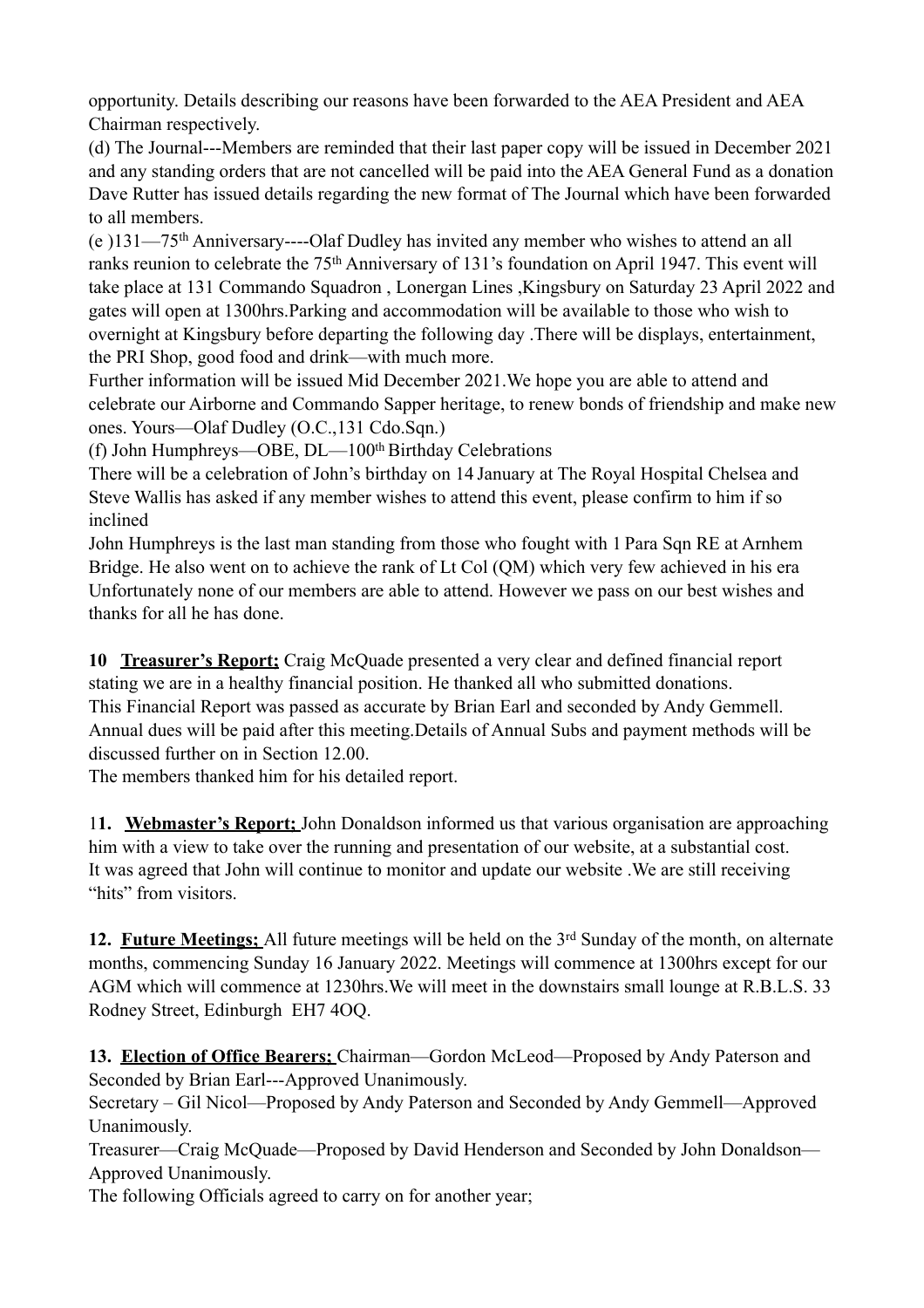Auditor—Bob Hamilton Webmaster—John Donaldson Branch Rep (1)—Gordon McLeod Branch Rep (2)—Andy Paterson.

**14. Annual Subscriptions;** It was agreed that Annual Subscriptions should be £15.00 per member to be paid annually. This was Proposed by Andy Paterson and Seconded by Andy Nelson—this was a majority decision. Subs will be collected after this meeting Anyone paying by cheque should make the cheque out to "The Airborne Engineers Association" If you wish to pay by bank transfer the details are as follows; **Account Name;** The Airborne Engineers Association **Sort Code;** 82 70 21 **Account Number;** 00061094 **Reference; AEA Subs/Name**  Any correspondence should be forwarded to the following ; Craig Mc Quade 37 Riverview Park MANGERTON Newcastleton TD9 0TF

**15. A.O.C.B; (**a) AEA Scotland 25th Anniversary. This is on 20 September 2023 and will be discussed in more detail on Sunday 16 January 2022

(b) Cromwell Lock Memorial Service 2021(Newark); This was held on Sunday 26 September 2021 after a last minute approval by The Rivers and Canal Trust.

(c) Cromwell Lock Memorial Service2021(Grangemouth);This was to have been held on Sunday 26 September 2021 at Zetland Park, Grangemouth however due to the area still being an ongoing building site and fenced off , it was agreed to postpone this ceremony until a later date. John Carter will supply the wreath, made by his wife and Gordon McLeod  $&$  Bob Hamilton will supply the centrepiece .Craig Mc Quade has forwarded , on our behalf ,the sum of £50.00 as a donation to R.B.L.Grangemouth as thank you for all their assistance over the years.

(d) AEA Scotland Annual Lunch; Gil Nicol has made a temporary booking for The Royal Scots Club, Edinburgh on Saturday 8 October 2022 (September is fully booked). It was agreed to make this a definite booking. G.N will find out the maximum/minimum numbers required by The Royal Scots Club. Craig McQuade asked if we are short of numbers can we supplement our numbers by inviting guests—this was agreed to unanimously. Craig also asked if we were still intending to invite widows of past members—this was agreed to unanimously. Craig will attend to these invitations.

(e ) Date of Births; There are still a number of members who have not given Gil their Dates of Births-can they please do so A.S.A.P.He can be contacted as follows; Email address; [gilbertandmyra@gmail.com](mailto:gilbertandmyra@gmail.com)

House Address; 198 Ardencraig Road, Glasgow G45 0HR Tel Numbers; 0141 631 2092/07707468530

(f) Remembrance Parade, London—Sunday 14 November 2021; I have informed Steve Wallis (AEA Chairman) that we would not be represented at this event and to spread the ticket allocation amongst other branches. As far as I know they were taken up and we had a good representation on the day.